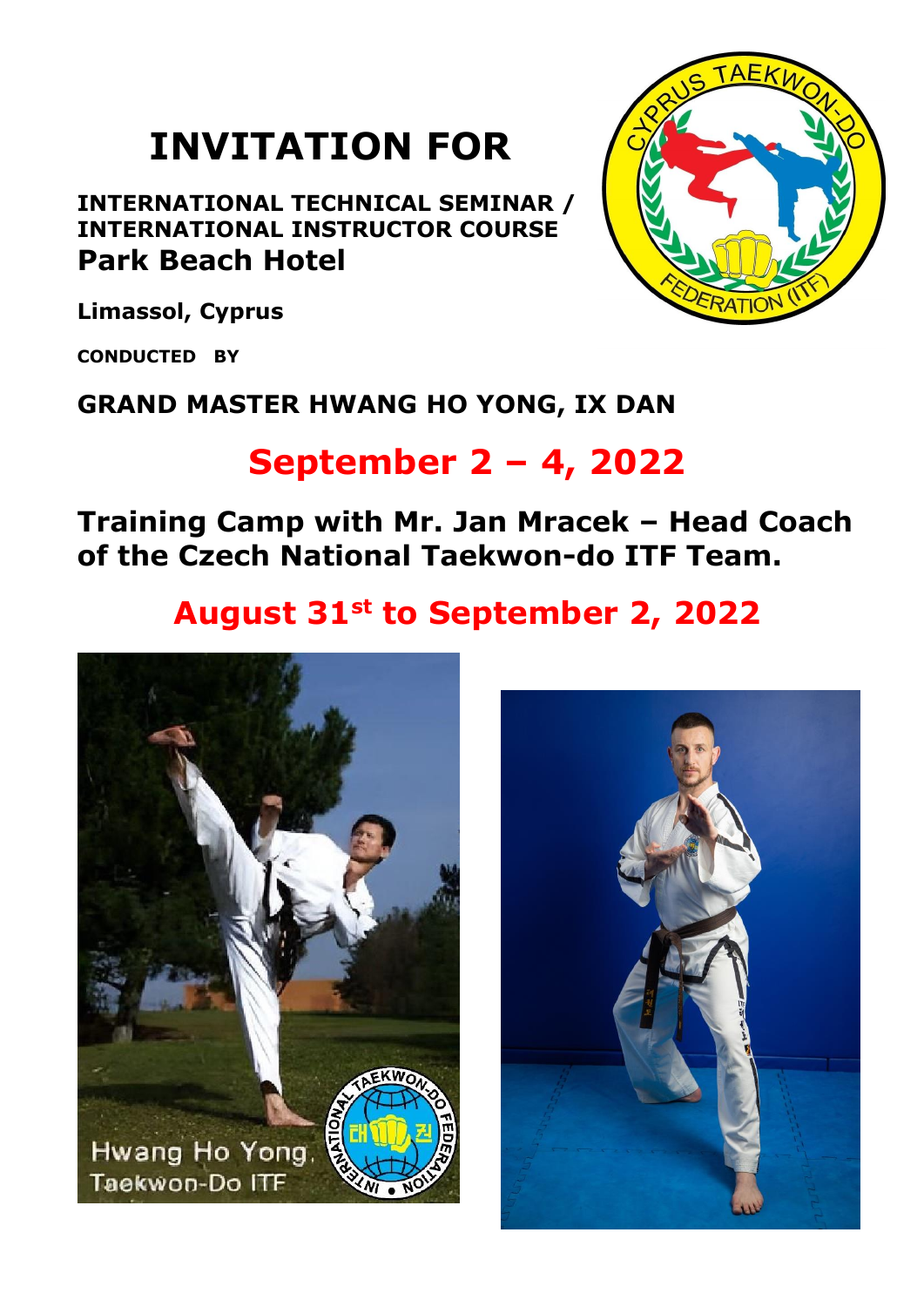

#### **G.M. Professor's Hwang short resume**

Grand Master, Professor Hwang Ho Yong, Senior Vice President of the International Taekwon-do Federation and Technical and Education Committee Chairman, was born on 11/05/1956 in Sin Uiz of Korea.

From 1983 until 1986 he was a member of the demonstration team of the International Taekwon-do Federation which made demos almost throughout the world (China, Hungary, Yugoslavia, Norway, Poland, Singapore, India, etc. ..) in an effort to make known the Taekwon-do around the world. In 1987 he was sent by the International Taekwon-do Federation to Czechoslovakia to teach Taekwon-do. Under his guidance, the Czech Taekwon-do Federation became a very strong and well organized NGB.

In 2011, 7<sup>th</sup> of September, he earned 9th DAN and became the 1st Korean 9th DAN holder (K-9-1). He was Chairman of the ITF Junior Committee and then the Education committee. Since 2008, he is Chairman of the ITF Technical Committee and subsequently by the merger of the two committees into one, he is the Chairman of the Technical and Education Committee of the ITF. His job is the spread of Taekwon-do around the world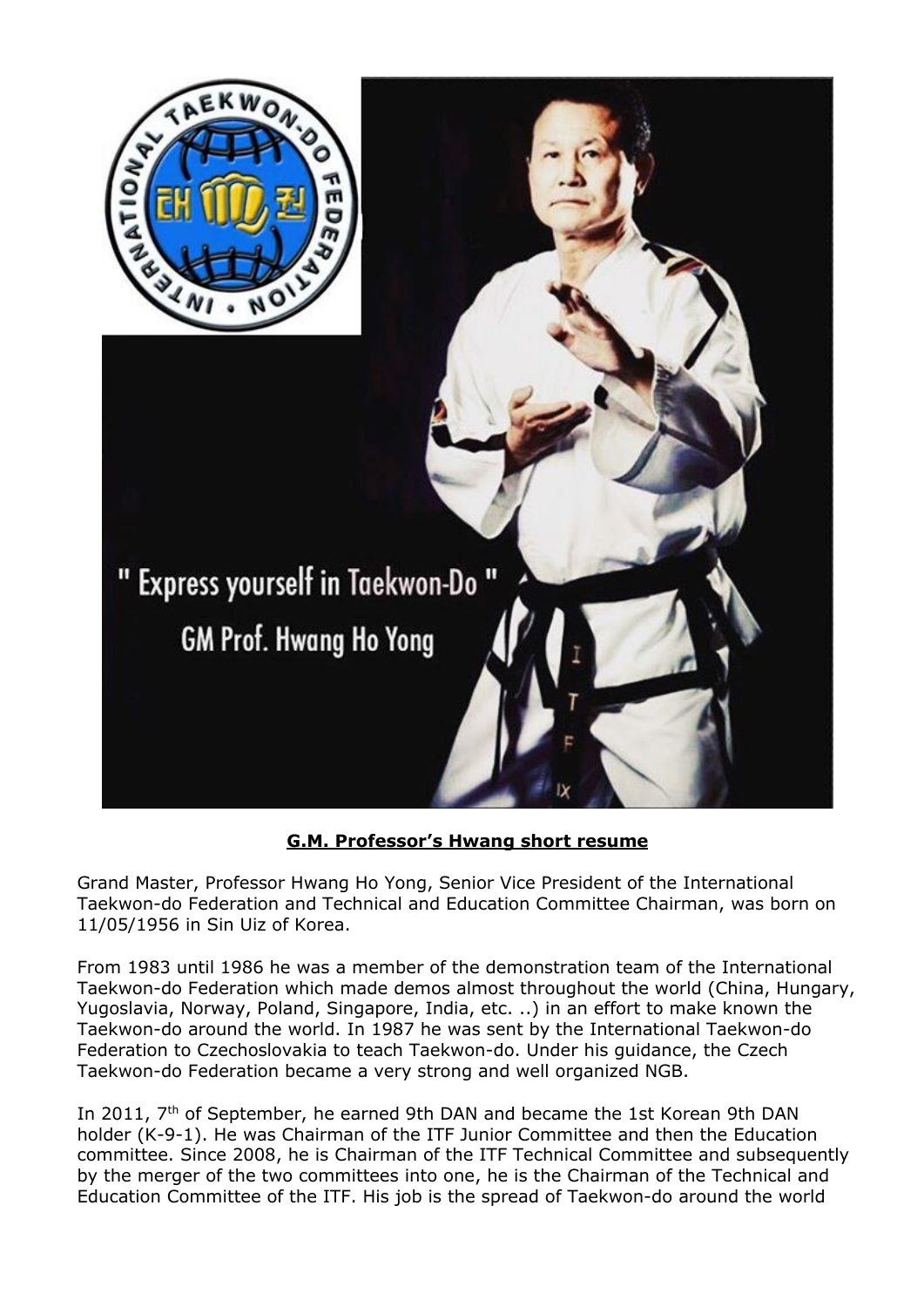and the unification of educational methods by all instructors, as well as the preservation of genuine art of Taekwon-do.

He teaches and directs systematically Taekwon-do in Poland, Hungary, Switzerland, Netherlands and Slovakia. As responsible of the Technical and Education Committee, he is called in many countries of the world and gives technical seminars for athletes, coaches and referees.

At the technical seminar G.M. Hwang will teach Fundamental exercises-techniques, Patterns (Tulls), Sparring (Matsogi), Self Defence (Hosin Sool) and Conditioning (Dallyon)



### **Jan Mracek, 6 DAN International Instructor**

He is the head coach of the very successful Czech National Taekwon-do Team for the last decade.

He is 3 times World Taekwon-do ITF Champion and 5 times European Taekwondo ITF Champion.

In his long and very successful carrier he competed also in kickbox and Muay Tai, winning the Czech Muay Tai Super league and twice the All-Czech kickboxing championship.

He was also one of the two non-Korean members of the ITF's Demonstration team to perform at the opening ceremony of the 2018 Winter Olympic games in Pyeongchang Korea.

The participants will have the opportunity to practice and learn from a very successful coach, in the competitive form of ITF Taekwon-do.

#### **A few words about Limassol**

**Limassol** Greek: Λεμεσός, romanized: *Lemesós* is a city on the southern coast of Cyprus and capital of the district with the same name.

Limassol is the second largest urban area in Cyprus after Nicosia, with an urban population of 183,658[1] and a metropolitan population of 239,842.

In 2014 Limassol was ranked by TripAdvisor as the 3rd up-and-coming destination in the world, in its Top 10 Traveler's Choice Destinations on the Rise list. The city is also ranked 89th worldwide in Mercer's Quality of Living Survey (2017).

Limassol has a subtropical-Mediterranean with hot and dry summers and mild winters, which are separated by short springs and autumns which are generally warm and sunny.

Summer for Limassol is the longest season of the year, and lasts about six months; it begins in May and ends in October. At this time of the year the weather is sunny every day and rain is rare. The temperatures range between 19 °C (66 °F) to 30 °C (86 °F) in June and September and 22 °C (72 °F) to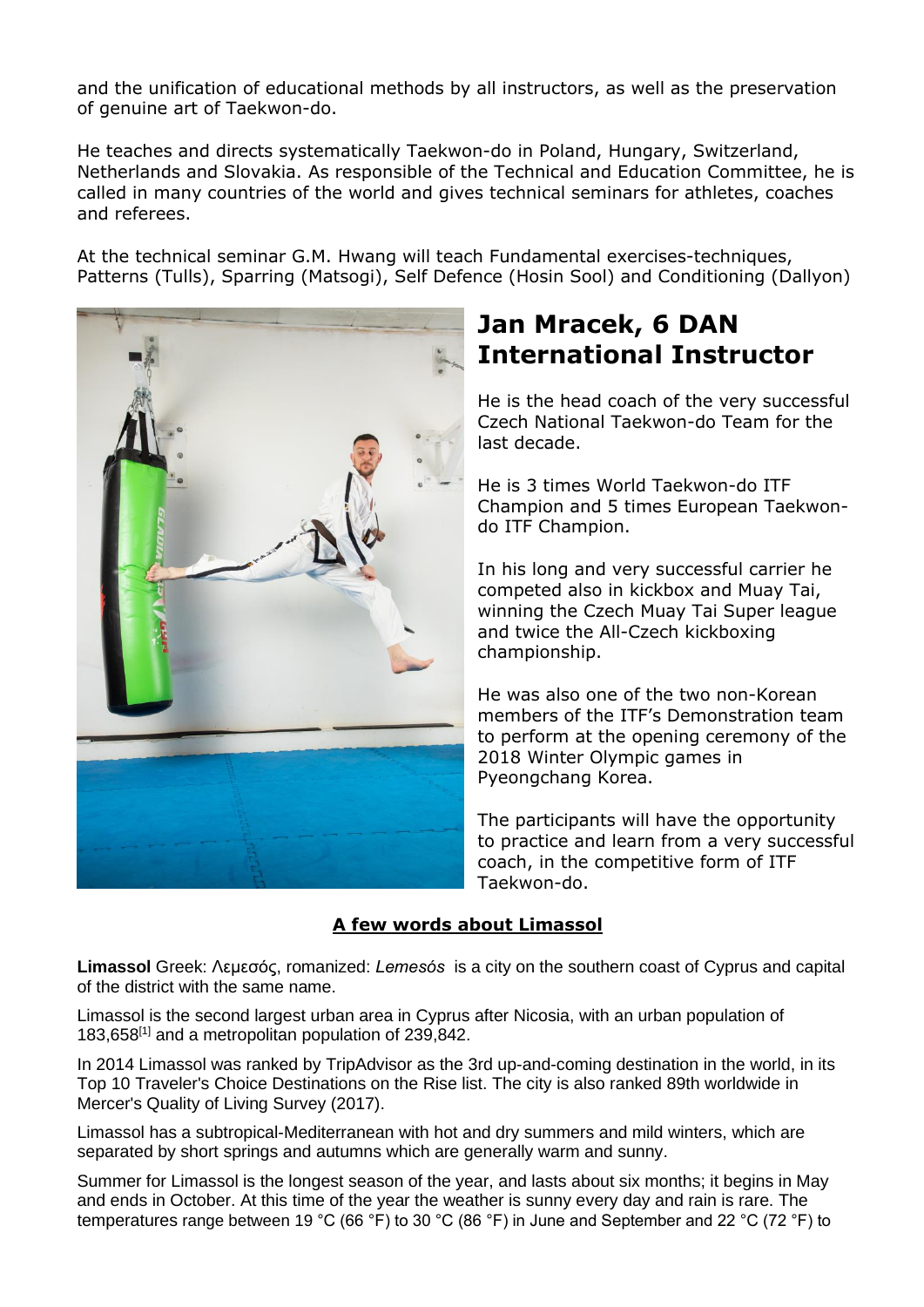40 °C (104 °F) in July and August. In June Sea mist can sometimes occur, usually resolving early in the morning.

#### **LOCATION**

The Training Camp will be hosted at **"Park Beach Hotel''** in Limassol, Cyprus and the Seminar in the Hotel's conference room (theoretical part) and at Spyros Kyprianou Sports Arena (Technical Seminar).

#### **ACCOMMODATION:**

- 
- Double / Twin Room, **€125.00** per **room**, per night

• Single Room, **€85.00** per **room**, per night

- 
- Triple Room, **€180.00** per **room**, per night

Accommodation Rates quoted are in Euros (€) and are **per room, per night,** on **Full Board Accommodation**

*Please fill the registration / accommodation form and send it to,* cyprus.itf@cytanet.com.cy

#### **TRANSFER FROM / TO AIRPORT**

Paphos and Larnaca airport is very close to the venue, where the seminar will take place. There is a frequent bus connection between both airports and Limassol. If you need any assistance with transportation, please contact Master Lefteris Polydorou at cyprus.itf@cytanet.com.cy and or via Viber or WhatsApp at +35799443172.

#### **PARTICIPATION FEES**

**All Participants will pay €40 to the Organizer as Organization fees in addition to the Seminar fees listed below (paid once for each competitor)**

#### **International Technical Seminar**

| 4 <sup>th</sup> Grade to 1 <sup>st</sup> Grade |                               |  |
|------------------------------------------------|-------------------------------|--|
| $\rightarrow$ $\rightarrow$ $\rightarrow$      | $\mathbf{r}$ and $\mathbf{r}$ |  |

 $\bullet$  1<sup>st</sup> Degree and 2<sup>nd</sup> Degree

3<sup>rd</sup> Degree and higher

• **Free for ITF Masters** 

#### **International Instructor Course**

- $4<sup>th</sup>$  Degree and higher (3<sup>rd</sup> Degree who is about to take the 4<sup>th</sup> degree test and become an International Instructor) €165 **(€100 for ITF Booklet holders)**
- *Is possible for lower degrees (after agreement of the GM) to attend as National Instructor course. Any part interested, please contact Master Lefteris Polydorou.*
- **Free for ITF Masters**

#### **Training Camp**

- Agust  $31^{st}$  to September  $2^{nd}$ **€35**
- Or **€15** per day

Note: All participants to the3 ITS and /or IIC should arrive to the venue of the seminar on Friday by noon at the latest.

For the Training Camp all participants should arrive on Thursday night or Wednesday early morning.

- th **Crade (€25 for ITF Booklet holders)** st Degree and 2nd Degree €80 **(€50 for ITF Booklet holders)** rd Degree and higher €165 **(€100 for ITF Booklet holders)**
-